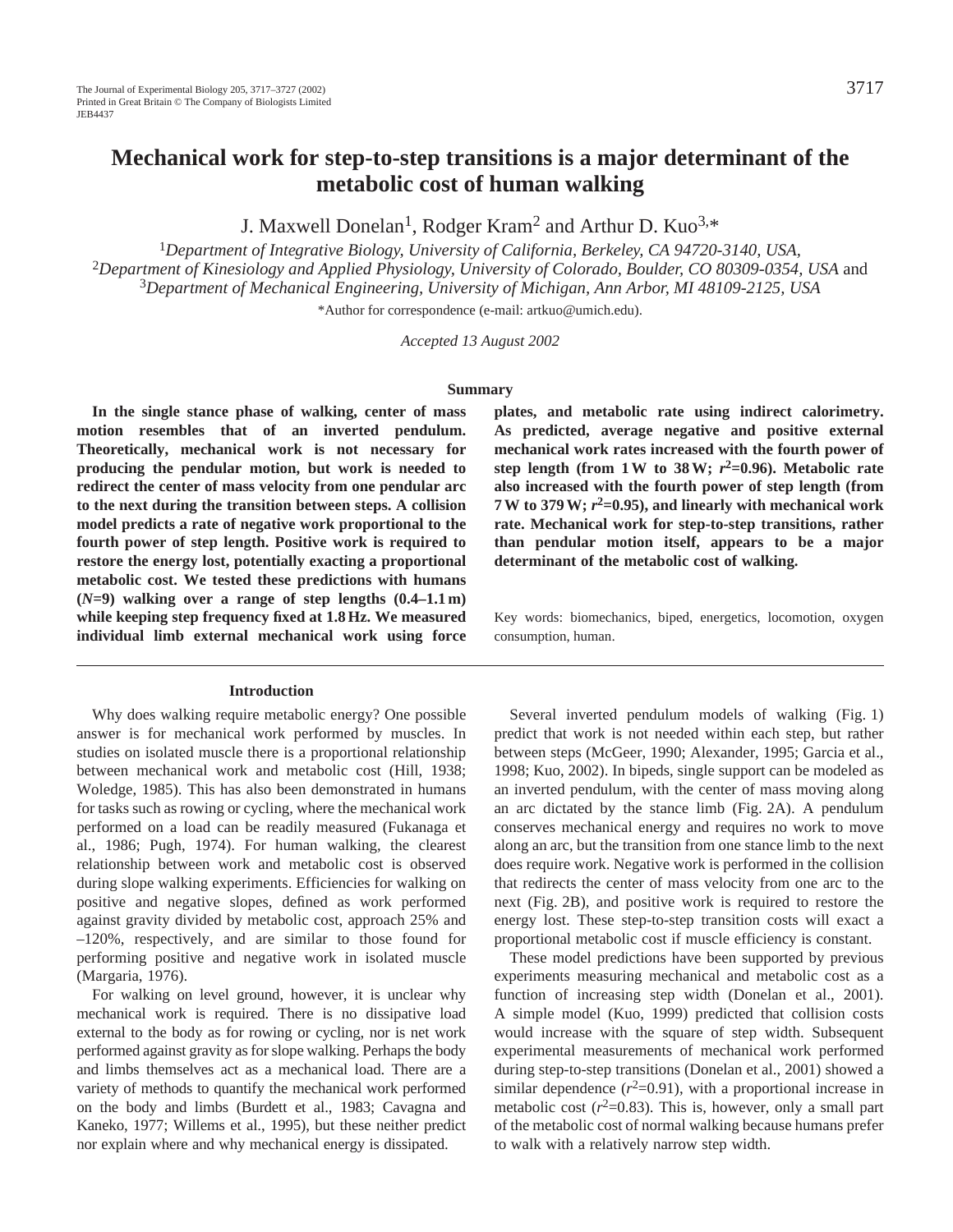Simplest 2-D walking model A



Fig. 1. (A) The simplest two-dimensional passive dynamic walking model has two degrees of freedom, stance leg angle and swing leg angle, and is restricted to motion in the sagittal plane. Mass is concentrated in points located at the pelvis (*M*) and feet (*m*), making it possible to compute step-to-step transition costs analytically (Garcia et al., 1998; Kuo, 2002) (B) The anthropomorphic threedimensional passive dynamic walking model (Kuo, 1999) extends this model in two ways. First, it employs a torsional hip spring acting between the limbs, making it possible to explore the mechanics of walking at different step lengths or frequencies (after Kuo, 2002). Second, it includes an extra degree of freedom allowing for lateral motion and finite step widths. Step width is adjusted by changing the splay angle, β. The model has three degrees of freedom (stance, swing and roll angles).

Step-to-step transition costs associated with step length may comprise a much greater fraction of the metabolic cost of normal walking. Our models predict two important components to the cost of normal walking: a cost to increasing step length due to step-to-step transitions, and a cost to increasing step frequency due to moving the legs relative to the body (Kuo, 2001). The rate of mechanical work for step-tostep transitions is predicted to increase sharply with the fourth power of step length when walking speed increases proportionally with step length (Fig. 3A). The metabolic cost of moving the legs is predicted to depend more heavily on step frequency (Kuo, 2001) and to be isolated from the cost of stepto-step transitions by keeping step frequency fixed. Several previous studies (e.g. Atzler and Herbst, 1927; Zarrugh et al., 1974; Elftman, 1966) indicate an increase in metabolic cost with step length, but because these studies provide few data points that specifically fix step frequency for a range of step lengths, we embarked on a new study designed for this purpose.

In the present study, we tested predictions regarding step-to-step transition costs in walking by measuring mechanical and metabolic costs in humans as a function of step length. A fixed step frequency was used to control for other potential metabolic costs such as for moving the legs. Based on our model's predictions (Fig. 3), and assuming constant muscular efficiency, we hypothesized that both the mechanical and metabolic power associated with step-to-step transitions would increase with the fourth power of step length.

#### **Materials and methods**

## *Model predictions*

Models based on passive dynamic walking (McGeer, 1990; Alexander, 1995; Garcia et al., 1998; Kuo, 2002) lead to predicted mechanical costs as a function of step length. In these models, the legs move freely during a step, ending with an instantaneous and perfectly inelastic collision that produces initial conditions for the subsequent identical step. Energy is lost at each collision, even for models that have been adapted to walk on the level (Kuo, 2002; McGeer, 1990), and to walk at different step frequencies (Kuo, 2002).

We applied a previously developed model, the 'simplest twodimensional passive dynamic walking model' (Fig. 1; briefly reviewed in Appendix), to predict how collision costs increase with step length (Kuo, 2002). During single support phases, the model behaves as an inverted pendulum (Fig. 2A). Each transition to a new stance limb (Fig. 2B) involves a collision, where the negative work per step, denoted  $W_{trans}^{(-)}$ , is performed by the leading limb on the center of mass, according to:

$$
W_{\text{trans}}^{(-)} \propto f^2 \times l^4 \,, \tag{1}
$$

where *f* is step frequency and *l* is step length. Average rate of negative mechanical work  $\dot{W}_{trans}^{(-)}$  is found by multiplying  $W_{trans}^{(-)}$  by step frequency:

$$
\dot{W}_{\text{trans}}^{(-)} \propto f^3 \times l^4 \,. \tag{2}
$$

To maintain a steady walking speed, an equal amount of positive work is required to restore the energy lost. Consequentially, positive work has the same dependence on step frequency and length as negative work, from Equation 2 (Kuo, 2002). We therefore predict that the collision cost, expressed in terms of average rate of mechanical work, increases with the fourth power of step length (Fig. 3). These predictions hold true even for a passive dynamic walking model with more anthropomorphic features (Figs 1B, 3) (Kuo, 1999).

Humans redirect the center of mass velocity during step-to-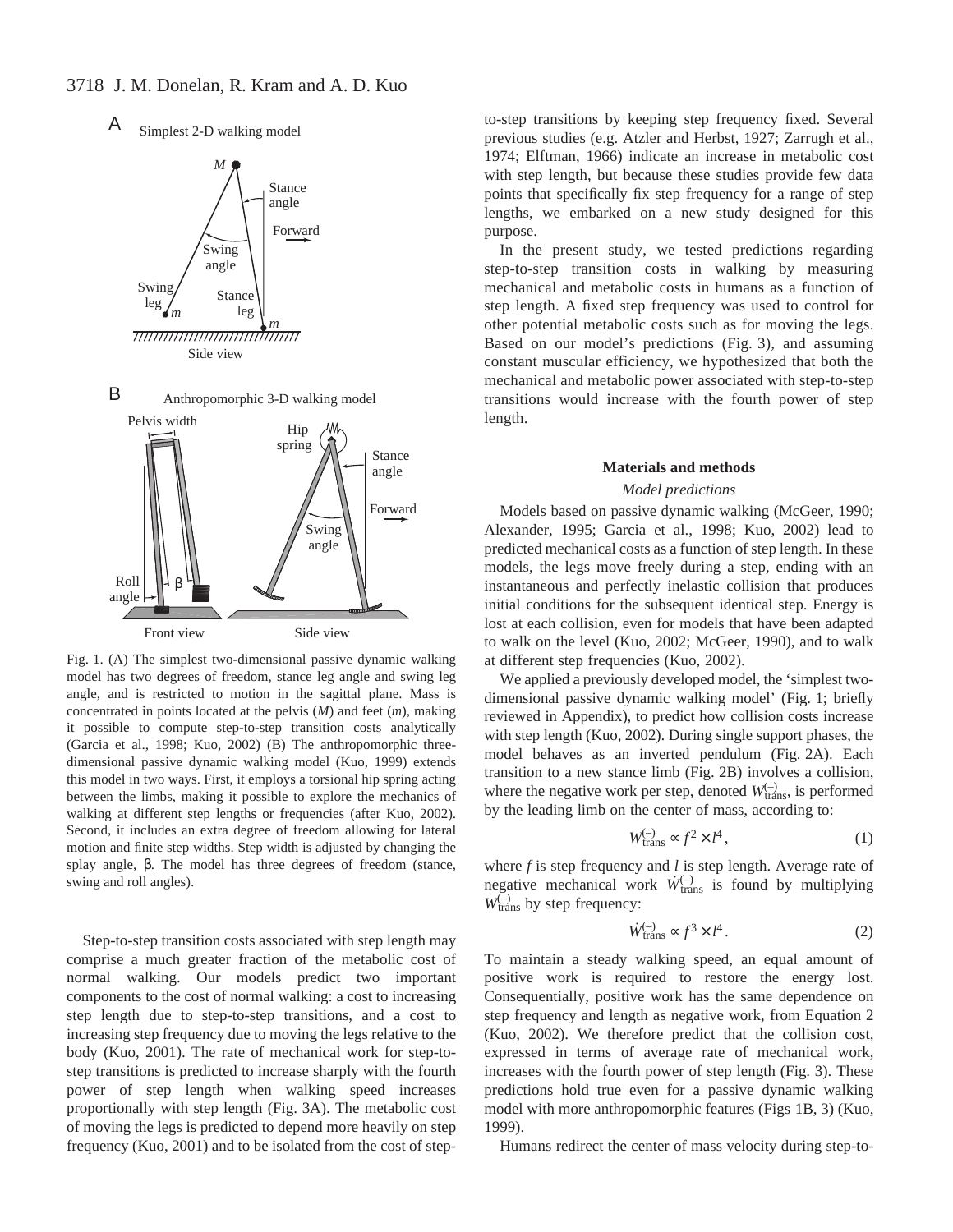

Fig. 2. (A) The direction of the center of mass velocity,  $\bf{v}_{cm}$ , is perpendicular to the stance limb during the single support inverted pendulum phase of the simplest two-dimensional passive dynamic walker. (B) Each transition to a new stance limb requires redirection of the center of mass velocity, from  $\mathbf{v}_{cm}^{(-)}$  to  $\mathbf{v}_{cm}^{(+)}$  (with the superscripts '-' and '+' denoting the instances immediately before and after impact, respectively), accomplished by an impulsive heel strike, **S**, acting along the leading limb. **S** also causes an instantaneous reduction in the magnitude of the center of mass velocity through negative work by the leading limb with  $W_{trans}^{(-)} \sim |\mathbf{S}|^2$  (shaded square). To walk at steady speed, an equal amount of positive work is required (see Kuo, 2002; Donelan et al., 2002). The magnitude of  $W_{trans}^{(-)}$ , and thus the step-to-step transition cost, depends on **v**<sub>cm</sub> and the angle between the legs, 2α (Equation 1). (C) When step frequency is kept fixed, **v**<sub>cm</sub> and 2α are proportional to step length, *l*, so that  $W_{trans}^{(-)}$  increases with  $l^4$  (denoted by the differences in area of the shaded squares.

step transitions not with instantaneous collisions, but with negative work performed by the leading leg over a finite period of time (Donelan et al., 2001, 2002). The step-to-step transition costs are the negative external work performed to redirect the center of mass velocity from one inverted pendulum to the next, and the equal amount of positive external work performed to restore the energy lost. Equation 2 predicts that both of these quantities increase with step length raised to the fourth power.

In addition to these step-to-step transition costs, motion of the legs back and forth relative to the body contributes to external mechanical work, whether or not work is performed on the legs (see Appendix). Keeping step frequency fixed, this motion contributes a term increasing with the square of step length (Fig. 3B). Even though leg motion is not related to stepto-step transition costs, it nevertheless affects the average external mechanical work rate.

Combining contributions from step-to-step transitions and limb motion, simple bipedal models predict that when walking faster by increasing only step length, the rate of external mechanical work  $\dot{W}_{\text{mech}}$  will be:

$$
\dot{W}_{\text{mech}} = C_{\text{trans}}l^4 + C_{\text{leg}}l^2 + D\,,\tag{3}
$$

where  $C<sub>trans</sub>$  is a constant associated with step-to-step transition power, *C*leg is a constant associated with leg motion, and *D* is a constant. The parameters *C*trans, *C*leg and *D* depend on gait parameters such as step width and step frequency, and on physical attributes such as inertial properties and musculoskeletal geometry.

Assuming constant muscular efficiency, the rate of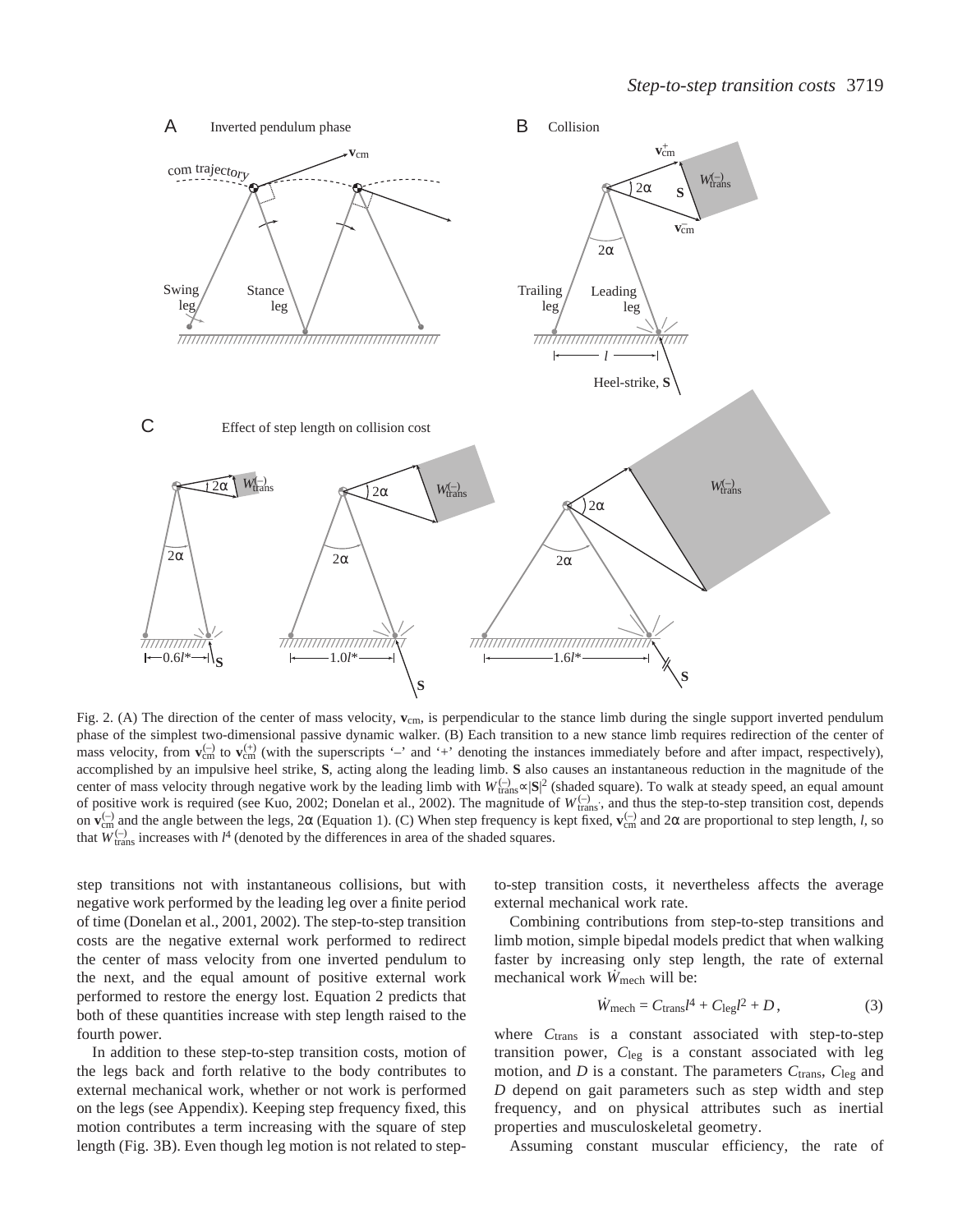mechanical work for step-to-step transitions (Equation 3) translates directly into  $\dot{E}_{\text{met}}$ , a predicted metabolic rate:

$$
\dot{E}_{\text{met}} = C'_{\text{trans}}l^4 + D',\tag{4}
$$

where  $C'_{trans}$  and  $D'$  are parameters that depend on their counterparts in Equation 3 and on muscle efficiency (with the prime denoting metabolic rate). There is no term for leg motion in Equation 4, because our model predicts that the metabolic cost of moving the legs is determined by muscle force rather than muscle work (Kuo, 2001) (see also Appendix), with a cost that will be relatively constant at fixed step frequency, and which can therefore be subsumed within *D*′. In the present study, we tested these predictions with nonlinear regressions, quantifying the parameters from Equations 3 and 4 empirically.



Fig. 3. (A) Walking models predict that the rate of external mechanical work dissipated in collisions is proportional to the fourth power of step length *l* (keeping step frequency fixed; Kuo, 2002). The simplest two-dimensional (Fig. 1A) and anthropomorphic threedimensional passive dynamic walking models (Fig. 1B) both give similar predictions. (B) The anthropomorphic model predicts that leg motion also contributes to external work rate, with a term proportional to the square of step length. Step length is expressed as a fraction of leg length, *L*. Mechanical work rate shown is made dimensionless by dividing by *Mg*√*gL* , where *M* is body mass and *g* is the gravitational acceleration. *C,D*, constants. See Materials and methods for details.

## *Experimental procedures*

We measured the mechanical and metabolic costs of walking as a function of step length in human adult subjects (*N*=9). All subjects (four male, five female, body mass 66.0±8.4 kg; leg length  $0.93\pm0.05$  m; means  $\pm$  s.D.). were healthy and exhibited no clinical gait abnormalities. Before the experiments began, volunteers gave their informed consent to participate, in accordance with university policy.

We first measured each subject's preferred step length, *l*\*, and step frequency,  $f^*$ , for walking at  $1.25 \text{ m s}^{-1}$  on a treadmill. After allowing each subject to acclimate to the treadmill for 10 min, we timed at least 100 steps at each speed to find the average step period, which is the reciprocal of *f*\*. We then found *l*\* by dividing speed by *f*\*. Average preferred step length was *l*\*=0.70±0.03 m and average preferred step frequency was *f*\*=1.81±0.07 Hz. Average step width, measured in the same manner as by Donelan et al. (2001), was 0.12±0.03 m and did not change significantly with step length (*P*=0.44, ANOVA). For all remaining trials, subjects walked at their own *f*\* by stepping to a metronome.

We measured ground reaction forces for subjects walking overground at six different step lengths, keeping step frequency fixed. Subjects walked over two ground-embedded force platforms mounted in series (described in detail in Donelan et al., 2002), at target speeds within the range  $0.75-2.00 \text{ m s}^{-1}$ , presented in random order. These speeds were chosen so as to produce multiples of each subject's preferred step length: 0.6, 0.8, 1.0, 1.2, 1.4 and 1.6 *l*\*. The minimum step length was large enough to ensure that subjects could step on two separate force platforms, and the maximum was close to the largest that subjects could comfortably achieve. We discarded trials if the walking speed, measured with photocells, was not within  $0.05 \text{ m s}^{-1}$  of the target speed or if the individual feet did not fall cleanly on separate force platforms. We analyzed data for three acceptable trials from each subject at each of the step lengths. Reported values are averages from a single step, beginning and ending with successive heel strikes, from each of the three trials for each subject and condition.

In addition to the overground walking trials, we also conducted treadmill trials to measure the metabolic cost of walking at six step lengths. Metabolic cost was measured by indirect calorimetry using an open circuit respirometry system (Physio-Dyne Instrument Co., Quogue, NY, USA). After first measuring each subject's resting metabolic rate while standing, we then repeated the same walking trials as above, with the exception of a  $1.5l^*$  condition  $(1.90 \text{ m s}^{-1})$  in place of  $1.6l^*$ because subjects had difficulty maintaining the longer step length for a sufficient duration without switching into a run. Treadmill speed and metronome frequency were used to enforce step length and frequency. Following a 3 min period to allow subjects to reach steady state, we measured the average rates of oxygen consumption and carbon dioxide production over 3 min, and calculated metabolic rate (Brockway, 1987; described in detail in Donelan et al., 2001). We subtracted the metabolic rate for standing from all walking values and then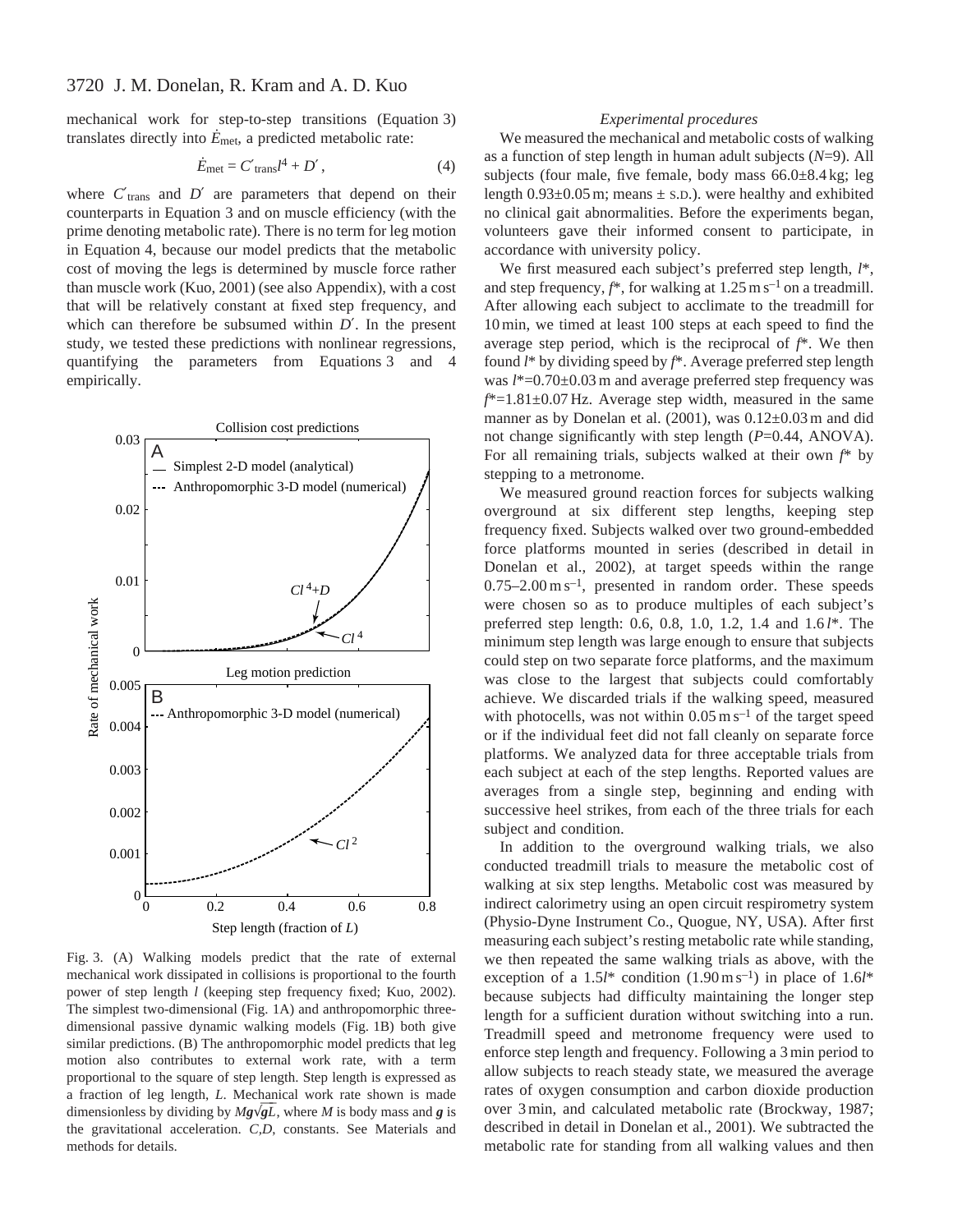divided by body mass to derive normalized net metabolic rate,  $\dot{E}_{\text{met}}$  (W kg<sup>-1</sup>).

## *Data analysis*

We calculated mechanical step-to-step transition costs using the individual limbs method for quantifying external mechanical work (Donelan et al., 2001; reviewed in

Appendix). Briefly, the external mechanical power generated by a limb was found from the dot product of the limb's ground reaction force and the velocity of the center of mass (see Fig. 4 for intermediate results showing these quantities). The magnitude of negative external mechanical work per step was found from the time-integral of the negative portions of external mechanical power generated by the limb (Donelan et



Fig. 4. Average ground reaction forces from two force plates during a single step of walking at three different step lengths (*N*=9). (A) Leading leg force plate, (B) trailing leg force plate. (C) Center of mass velocity for a single step, computed from ground reaction forces. The dot product of the ground reaction forces and center of mass velocity yields average external mechanical power produced by (D) the leading leg and (E) the trailing leg during a single step at different step lengths. As a result of the changes in ground reaction forces and center of mass velocities, the external mechanical power generated within a step increased at longer step lengths. Grey lines denote double support. Medio–lateral forces and velocities (not shown) are relatively small and change little with step length. They are, however, included in all calculations. *l*\*, preferred step length.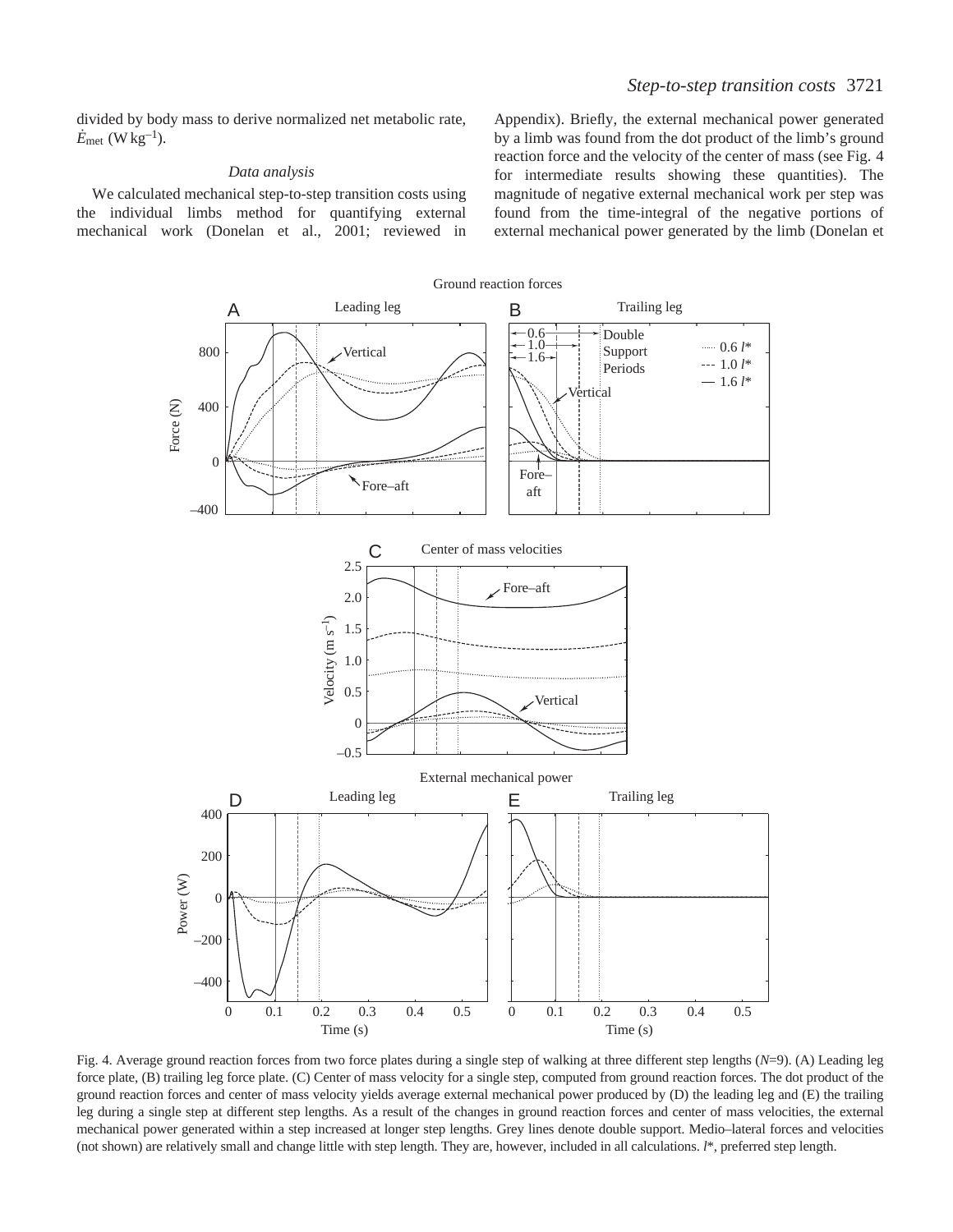al., 2002). We determined the average normalized rate of negative external mechanical work,  $W_{trans}^{(-)}$  (W kg<sup>-1</sup>), by dividing the negative work for both limbs by body mass and step period.

The measures of step-to-step transition costs used here differ slightly from our previous estimates, described by Donelan et al. (2002). We previously estimated transition costs as a function of step width using the negative external mechanical work performed by the leading leg during double support alone. While some negative work continued beyond double support, it probably did not adversely affect our conclusions, as its magnitude was small. In the present study, however, the leading limb performed substantial negative work after double support during the longer step length conditions (Fig. 4D). Integrating negative power over the entire step therefore better quantifies step-to-step transition costs for the conditions presented here.

A trade-off to quantifying external work over an entire step, rather than the double support phase alone, is that motion of the legs can affect our measurements. We expect that including the term  $C_{\text{leg}}l^2$  in Equation 3 will underestimate *C*trans because external work from leg motion mathematically cancels some of the step-to-step transition costs (see Appendix). However, this estimate of the negative work of step-to-step transitions is sufficient to test the predicted relationship between step-to-step transition costs and step length given by Equation 3.

We used these data to test our predictions regarding step-tostep transitions. We first tested whether the measured rate of mechanical work increased with step length as predicted by Equation 3, and then tested whether measured metabolic rate increased as predicted by Equation 4. These tests were performed with a nonlinear regression to both equations, with *r*<sup>2</sup> and 95% confidence intervals (c.i.) indicating the degree and significance of fit. Because the offsets *D* and *D*′ are purely empirical constants not predicted by the model, we performed the regressions with an individualized offset subtracted from each subject's data. To compare with previously reported data, we also calculated traditional combined limbs measures of external mechanical work (Cavagna, 1975) and percentage recovery (Cavagna et al., 1976).

Finally, we tested whether metabolic rate increased in proportion to mechanical work rate, as would be expected if muscle performed this work at constant efficiency. We used a linear regression for this comparison, with  $r^2$  and 95% c.i. indicating the degree and significance of fit. The linear constant of proportionality was also used to estimate an efficiency, defined as negative external mechanical power divided by net metabolic power. We first estimated efficiency by performing a linear regression between total negative external mechanical power and net metabolic power. The result is probably an overestimate due to cancellation of swing leg work (see Appendix). To also estimate a lower bound on efficiency, we subtracted our estimated contribution of leg motion, *C*leg*l* 2, from negative external mechanical power data (yielding a lower bound on negative step-to-step transition power), and

then performed a linear regression between this transition power and net metabolic power. Using these methods, we were restricted to step lengths for which we collected both mechanical and metabolic data, i.e. excluding the longest step length condition.

### **Results**

In support of our hypothesis, the rate of mechanical work associated with step-to-step transitions increased with the fourth power of step length (Fig. 5A). A nonlinear regression to Equation 3 yielded coefficients  $C_{trans} = 0.087 \pm 0.045 W \text{kg}^{-1} \text{m}^{-4}$  (mean  $\pm$  95% c.i.),  $C_{swing} = 0.344 \pm 0.045 W \text{kg}^{-1}$ 0.045  $W \text{kg}^{-1} \text{m}^{-4}$  (mean  $\pm$  95% c.i.),  $C_{\text{swing}} = 0.344 \pm$ <br>0.135  $W \text{kg}^{-1} \text{m}^{-4}$  (mean  $\pm$  95% c.i.) and  $D=0.122 \pm$ (mean  $\pm$  95% c.i.) and *D*=0.122 $\pm$ 0.102  $W \text{kg}^{-1} \text{m}^{-4}$  (mean  $\pm$  s.D.) ( $r^2$ =0.98). Our estimates for the mechanical step-to-step transition work rate therefore increased from  $0.01 \text{ W kg}^{-1}$  to  $0.57 \text{ W kg}^{-1}$  over the range of step lengths we employed.



Fig. 5. (A) Increases in negative external mechanical work rate (black circles) and (B) net metabolic rate (black circles) were both dominated by the fourth power of step length *l*. External mechanical work rate (A) is compared against a nonlinear regression from Equation 3 (black line), and metabolic power (B) is compared against a regression from Equation 4 (black line). Note that traditional combined limbs measures of total negative external mechanical work rate (grey circles in A) underestimated the external work rate generated by the individual limbs. Values shown are means ± S.D., *N*=9. *l*\*, preferred step length; *C,C*′*, D,D*′, constants. See Materials and methods for details.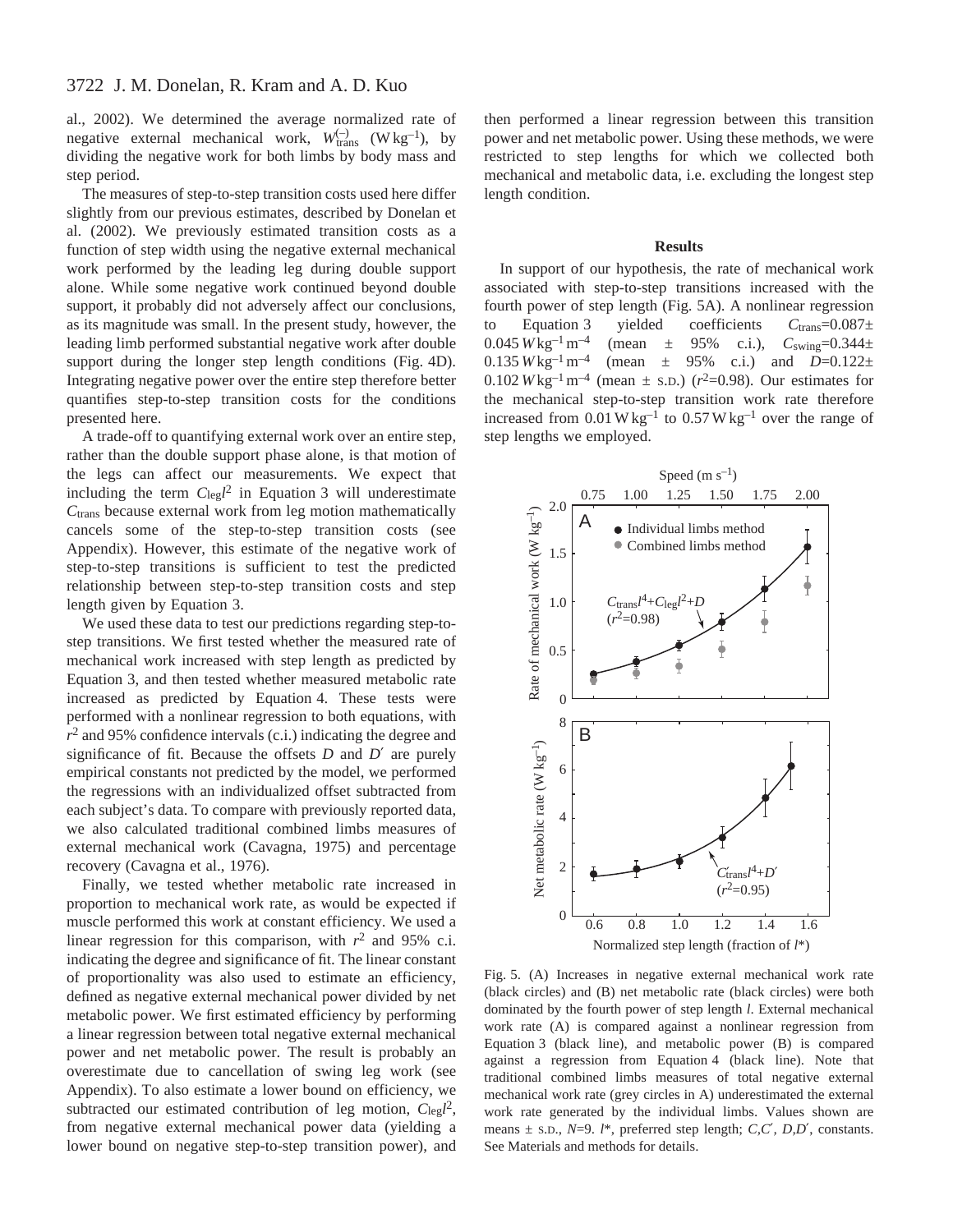

Fig. 6. Correlation between mechanical step-to-step transition costs and metabolic costs for varying step lengths. One estimate for stepto-step transition costs (open circles) is found from negative external mechanical work rate; a least-squares linear regression of these data exhibits linearity (broken line,  $r^2=0.89$ ). This is probably an overestimate because it fails to attribute some of the increases in power to leg motion. A lower bound on step-to-step transition costs (solid circles) is found by correcting for the contribution due to leg motion, C<sub>leg</sub><sup>2</sup> (Equation 3); a least-squares linear regression of these data also exhibits linearity (solid line,  $r^2=0.79$ ). These data are for step lengths *l*\* in the range (0.6–1.4*l*\*).

Also in support of our hypothesis, metabolic rate associated with step-to-step transitions increased with the fourth power of step length (Fig. 5B). A nonlinear regression to Equation 4 yielded the coefficients  $C_{trans}$ =0.877±0.060 *W* kg<sup>-1</sup> m<sup>-4</sup> (mean  $\pm$  95% c.i.) and *D'*=1.543 $\pm$ 0.363 *W* kg<sup>-1</sup> m<sup>-4</sup> (mean  $\pm$  s.D.)  $(r<sup>2</sup>=0.95)$ . The metabolic step-to-step transition rate therefore increased from  $0.11 \text{ W kg}^{-1}$  to  $5.75 \text{ W kg}^{-1}$  over the range of step lengths we used.

Our estimates of the efficiency of step-to-step transitions ranged from 10%–25 % (Fig. 6). A linear regression between mechanical costs, correcting for swing leg work, and metabolic costs yielded a slope of  $0.10 \pm 0.02$  (mean  $\pm 95\%$  c.i.) ( $r^2 = 0.79$ ), a lower bound on efficiency. Another regression, without the correction for swing leg work, yielded a slope of 0.25±0.03 (mean  $\pm$  95% c.i.) ( $r^2$ =0.89), likely to be an overestimate of efficiency.

Traditional combined-limbs measures of external mechanical work were on average 31% less than individuallimbs measures (Fig. 5A). The net metabolic cost observed here was substantially higher than that for unconstrained normal walking at the same speeds (e.g. by 87 W at  $1.75 \text{ m s}^{-1}$ ; Tolani and Kram, 1999; ANOVA, *P*=0.0011) but percentage recovery was not statistically different (ANOVA, *P*=0.36).

#### **Discussion**

Walking with longer steps requires considerable mechanical work and exacts a substantial and proportional metabolic cost. The mechanical cost is from energy lost in redirecting the center of mass velocity from step to step, and the positive work to restore that loss. The rate of work increases with the fourth power of step length when step frequency is kept fixed. The proportional metabolic cost is probably due to the (positive) costs of performing both positive and negative mechanical work. Assuming efficiencies of 25% and –120% for positive and negative work, respectively (Margaria, 1976) we would expect a step-to-step transition efficiency of 21%, which falls within our range of estimates (10–25%, Fig. 6). The reasonable model fit  $(r^2=0.79-0.89)$  suggests that the mechanical work of step-to-step transitions does indeed determine the observed increases in metabolic cost, and the low values of estimated efficiencies suggest that elastic energy storage does not substantially contribute to step-to-step transitions over the step lengths tested.

Step-to-step transitions may also account for much of the overall metabolic cost of freely selected gait. The rate of work for these transitions increases sharply with step length, and to a lesser extent, step frequency (Equation 2). Humans typically walk faster by increasing step length and step frequency in almost equal proportion (for a review, see Kuo, 2001), rather than by increasing step length alone as in the present work. The preferred combination of step length and step frequency minimizes metabolic cost of transport (metabolic rate divided by speed, or energy per distance) at a given speed (e.g. Elftman, 1966), and is expected to result in slightly lower, but still substantial, step-to-step transition costs than were observed here.

In addition to step-to-step transitions, there appears to be another substantial component to the metabolic cost of walking that depends more heavily on step frequency (Atzler and Herbst, 1927; Zarrugh et al., 1974). If step-to-step transitions alone determined the metabolic cost of walking, they could be minimized by walking at high step frequencies and short step lengths. The preferred combination of step length and frequency (Elftman, 1966) may be a result of a trade-off between step-to-step transitions and a cost to increasing step frequency, such as for moving the legs back and forth. Indeed, our model of this trade-off predicts the preferred combination (Kuo, 2001). We aim to test the cost of moving the legs, its trade-off against step-to-step transitions, and the contribution of step frequency to step-to-step transitions (Equation 2) in future experiments.

The metabolic cost of high step frequencies does not, however, appear to be proportional to work performed on the legs. The external work originating from leg motion increases with the square of step length, corresponding to the term  $C_{\text{leg}}l^2$ in our mechanical cost regression (Equation 3). But as predicted by our model, this work appears to contribute negligibly to metabolic cost; addition of a similar term to the metabolic cost regression (Equation 4) does not substantially improve the degree of fit  $(r^2$  increases from 0.955 to 0.957). When walking faster by increasing only step length, metabolic costs associated with leg motion appear not to increase substantially. One possible explanation is that metabolic cost depends more on the cost of producing force, rather than work, to move the legs (Kuo, 2001). This would yield a large cost to high step frequencies that would be nearly constant when step frequency is kept fixed.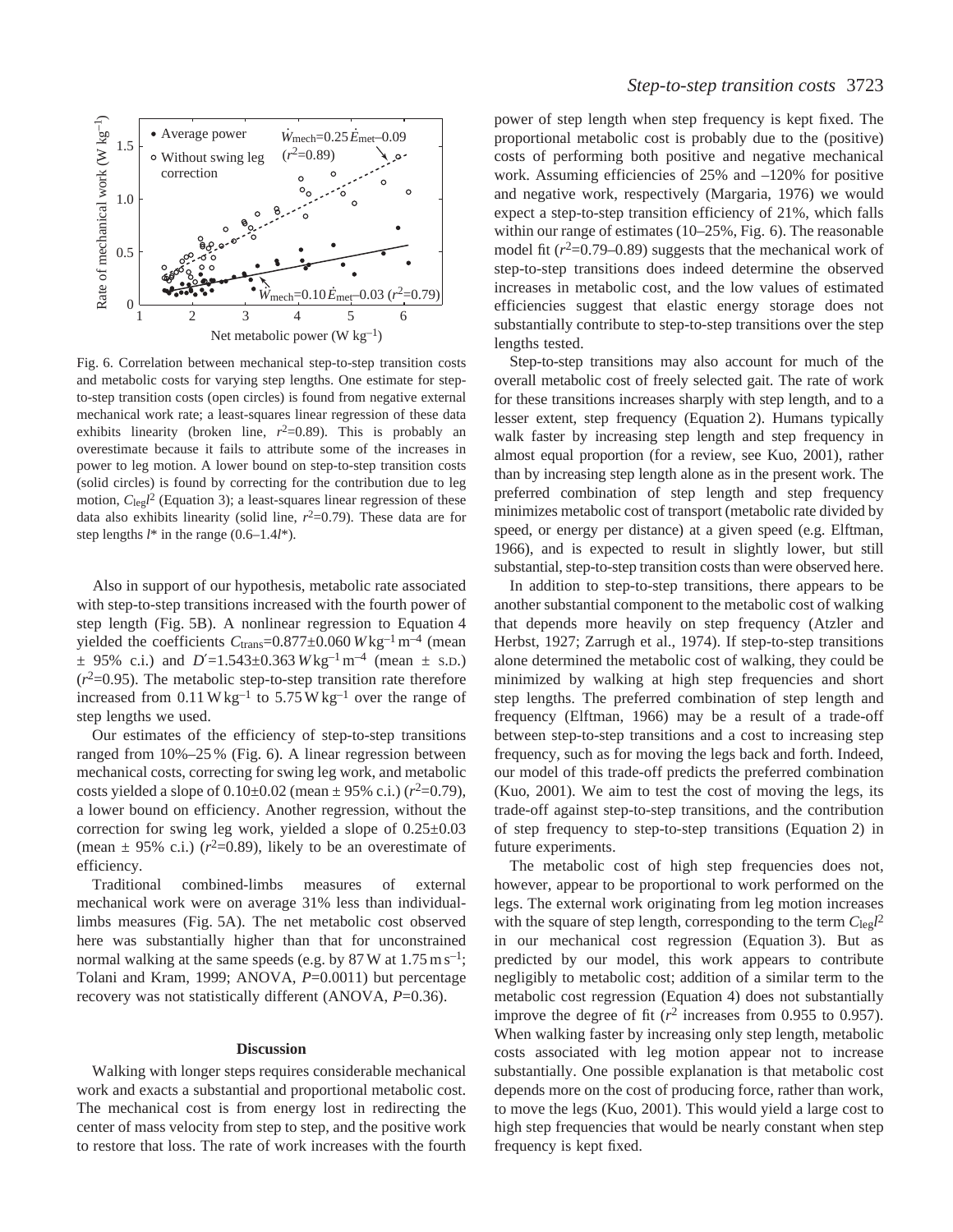Fig. 7. (A) Walking models predict that the mechanical energy dissipated in collisions is a function of step length *l* and step width *w* (expressed as fractions of leg length, *L*). (B,C) Slices through the surface of A. (B) Collision costs increase with step width squared when walking with a fixed, substantial step length, as tested previously (Kuo, 1999; Donelan et al., 2001). (C) Collision costs increase with step length to the fourth power when walking at a fixed step width, as tested here. These predictions were constructed using a simple 3-D walking model (Fig. 1B; Donelan et al., 2001), walking at different step lengths or widths but constrained to walking with a fixed step frequency. *C,D,* constants. See text for details



Step-to-step transition costs depend not only on step length but also on step width (Fig. 7A). We previously studied transition costs as a function of step width while keeping step length and frequency fixed and found that, as predicted, they increased with the square of step width (Fig. 7B) (Donelan et al., 2001). The present study examined the effect of step length while keeping step width and frequency fixed, and found that transition costs increased with step length to the fourth power (Fig. 7C). These different relationships are predicted by a single model of redirecting of the center of mass between steps.

mechanical work

There are other costs of walking that are not explicitly represented in our models, as indicated by the *y*-intercept of the mechanical and metabolic power curves (Fig. 5). These offsets (*D* and *D*′) are important in determining the magnitude of the minimum metabolic cost of transport and the speed at which it occurs (Schmidt-Nielsen, 1990). Metabolic cost of transport is the metabolic energy required to move a unit body weight or mass a unit distance, and animals prefer to move at speeds that minimize this cost (Alexander, 1989). A small part of the mechanical offset, *D*, may be explained by step-to-step transition costs due to the non-zero step width. There may be other mechanical work required of step-to-step transitions that is not accounted for in our rigid body model, such as to restore energy dissipated from flexible body deformations. It is also probable that there are additional metabolic costs not attributable to step-to-step transitions or external mechanical work, such as for supporting body weight, moving the legs, moving other limbs, or controlling stability. However, our present data are insufficient to resolve their contributions.

Another limitation is that even though our experimental data are consistent with the proposed model, they also cannot preclude other possible explanations. Our tests were based on a power law relationship predicted by a simple model, in fact the simplest possible model based on mechanics (Garcia et al., 1998). The data fit of Equation 4 contains two coefficients, equivalent to a linear fit, treating *l* <sup>4</sup> as the independent variable. A linear fit can confirm the statistical significance of the linear coefficient, but cannot prove linearity. Our present results therefore do not prove that the  $l^4$  term is exclusively superior to other possible terms. In addition, polynomials with additional statistical degrees of freedom would almost surely provide better fits. But a model capable of predicting such a polynomial would also probably be more complex than the simple model (Fig. 1A) proposed here. In fact, the predictions of the more complex anthropomorphic model (Fig. 1B) and our experimental data are fitted nearly as well with *l* 5, rather than the  $l^4$  of the simple model. We feel that the present analysis is a reasonable compromise between model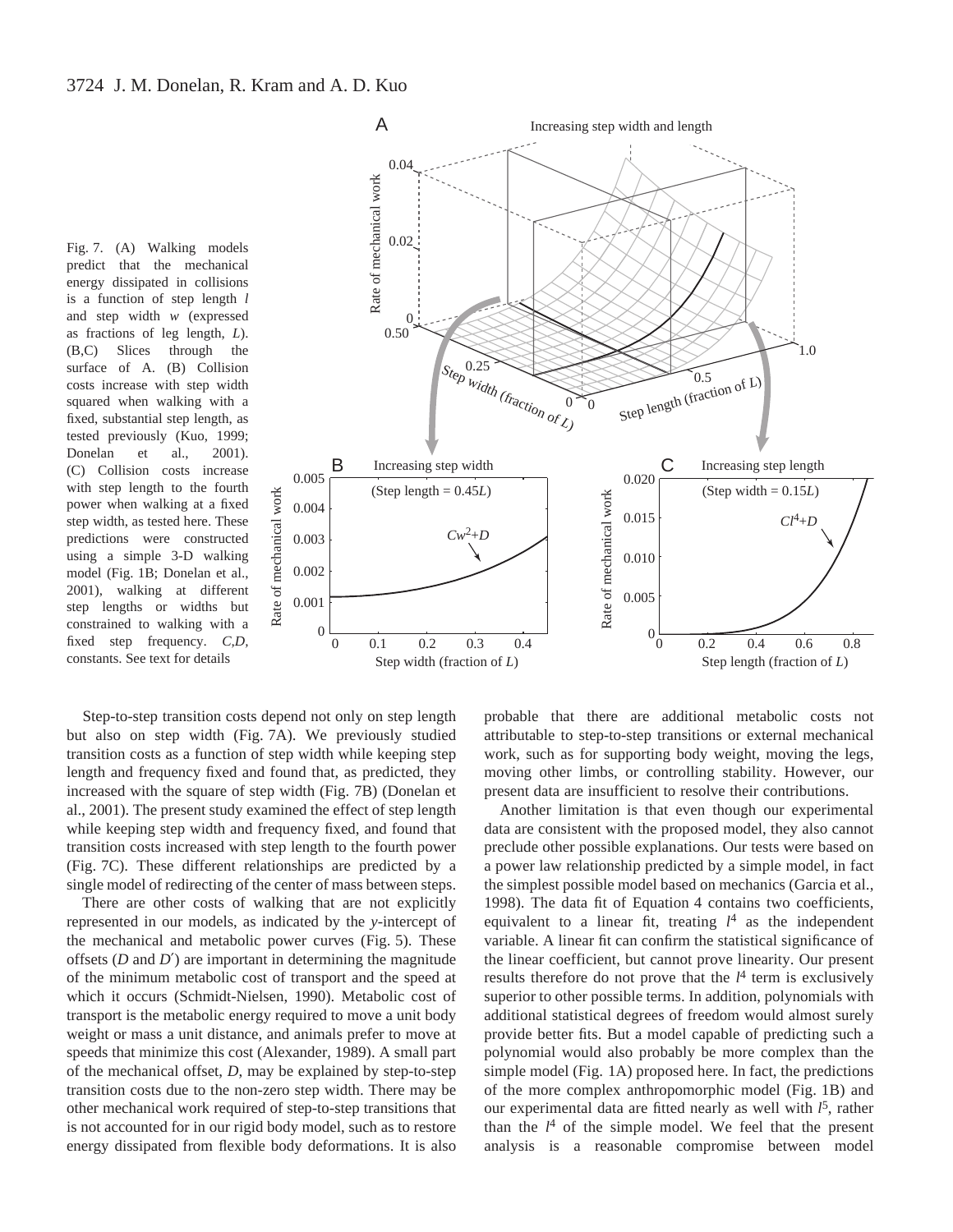simplicity (which facilitates predictions made *a priori*) and goodness of fit. Not only is the model simple, but its physical manifestation (McGeer, 1990) can also walk down a slope with the same scaling of step-to-step transition costs as found here.

Our results are based on a measure of the external mechanical work performed by individual limbs. Traditional combined-limbs measures of external mechanical work (Cavagna et al., 1976) are prone to underestimating step-tostep transition costs because they ignore simultaneous positive and negative mechanical work by the trailing and leading legs (Donelan et al., 2001, 2002). Measures of the total mechanical work performed on the body and limbs (Burdett et al., 1983; Cavagna and Kaneko, 1977; Willems et al., 1995) include work performed both for step-to-step transitions and to swing the leg, of which the latter appears not to contribute to metabolic cost in a proportional relationship. Our measure of external work by individual limbs appears to better quantify step-to-step transitions than combined-limbs measures of external work. It cannot differentiate the effects of swing leg motion, but is less affected by this motion than measures of the overall mechanical work performed on the body and limbs. Still better estimates might result from a more complete separation of step-to-step transitions from swing leg motion, perhaps through a joint power approach to estimating the mechanical work performed by individual limbs (e.g. Winter, 1990) or through measuring muscle mechanical work directly (e.g. Prilutsky et al., 1996; Biewener and Roberts, 2000). The latter would assist in quantifying the degree to which transition work is apportioned between work performed by muscle fibers, elastic energy stored and returned by tendon, and energy dissipated in other structures (see Appendix).

Step-to-step transition costs help to relate the observed metabolic cost of walking with the inverted pendulum paradigm. An inverted pendulum by itself conserves energy while the center of mass moves in a pendular arc. Yet one of the enduring hypotheses of human walking is that it costs energy to produce vertical excursions of the center of mass (Saunders et al., 1953). The present model of step-to-step transition costs predicts that larger vertical excursions of the center of mass will indeed be correlated with, but do not themselves cause, increasing metabolic cost. The vertical motion of an inverted pendulum motion need not consume energy, but the transitions between steps require mechanical work, and it is this work that consumes metabolic energy. Longer steps result in greater vertical excursions of the inverted pendulum, but more importantly, they incur higher step-to-step transition costs. This theory is expected to apply not only to humans, but to any other animals whose walking can be likened to an inverted pendulum.

In summary, humans perform substantial mechanical work to redirect the center of mass velocity during step-to-step transitions. This work exacts a proportional metabolic cost, consistent with studies on slope walking, rowing, cycling and isolated muscle. Legged animals vary widely in size, shape, and number of legs, but most walk with long steps and some walk with wide steps. The associated cost of step-to-step transitions may be a general and major determinant of the metabolic energy required for walking in all animals that make use of an inverted pendulum mechanism.

## **Appendix**

## *Model details*

Collision costs for the simplest passive walking model are derived as follows. At the end of each step, the transition to a new stance limb (Fig. 2B) requires redirection of the center of mass velocity, from  $v_{cm}^-$  to  $v_{cm}^+$  (with the superscripts '–' and '+' denoting the instances immediately before and after impact, respectively), accomplished by instantaneous, inelastic collisions. The magnitude of  $v_{cm}^+$  is:

$$
|\mathbf{v}_{cm}^+| = |\mathbf{v}_{cm}^-| \cos 2\alpha ,\qquad (A1)
$$

where  $2\alpha$  is the angle between the legs at the transition. This redirection of the center of mass velocity requires negative work by the leading limb. The magnitude of this negative work per step,  $W_{trans}^{(-)}$ , is:

$$
W_{\text{trans}}^{(-)} = \frac{1}{2}M \, |\mathbf{v}_{\text{cm}}^{-}|^2 - \frac{1}{2}M \, |\mathbf{v}_{\text{cm}}^{+}|^2 \,, \tag{A2}
$$

where *M* is the mass concentrated at the pelvis. Combining equations A1 and A2 yields:

$$
W_{\text{trans}}^{(-)} \propto |\mathbf{v}_{\text{cm}}^{-}|^2 (1 - \cos^2 2\alpha)
$$
  
 
$$
\propto |\mathbf{v}_{\text{cm}}^{-}|^2 \sin^2 2\alpha
$$
  
 
$$
\propto |\mathbf{v}_{\text{cm}}^{-}|^2 \alpha^2.
$$
 (A3)

We can restate Equation A3 as follows. First,  $\alpha$  is nearly proportional to step length, *l*, for small angles. Second,  $\mathbf{v}_{cm}^-$  is proportional to walking velocity, *v*. Finally, *v* is the product of *l* and step frequency, *f*, yielding Equation 3 in the main text.

## *Experimental details*

We used the individual-limbs method to calculate external mechanical work (Donelan et al., 2001, 2002). The external mechanical power (Fig. 4D,E), generated by a limb is equal to the dot product of the limb's ground reaction force, **F**, and the velocity of the center of mass, **v**cm. The magnitude of negative external mechanical work per step,  $W^{-}$ ), performed by a limb is found from the time-integral of the external mechanical power generated by the limb, restricted to the intervals within each step over which the power is negative (denoted by the domain NEG). Total negative individual limb external mechanical work per step,  $W_{\text{ILM}}^{(-)}$ , is the summed magnitude of negative external mechanical work from each limb. For a biped,

$$
W_{\text{ILM}}^{(-)} = W_{\text{trail}}^{(-)} + W_{\text{lead}}^{(-)}
$$
  
= 
$$
- \int_{\text{NEG}} (\mathbf{F}_{\text{trail}} \cdot \mathbf{v}_{\text{cm}}) dt - \int_{\text{NEG}} (\mathbf{F}_{\text{lead}} \cdot \mathbf{v}_{\text{cm}}) dt , \qquad (A4)
$$

where the subscripts 'trail' and 'lead' denote the double support trailing and leading limbs, respectively. We discuss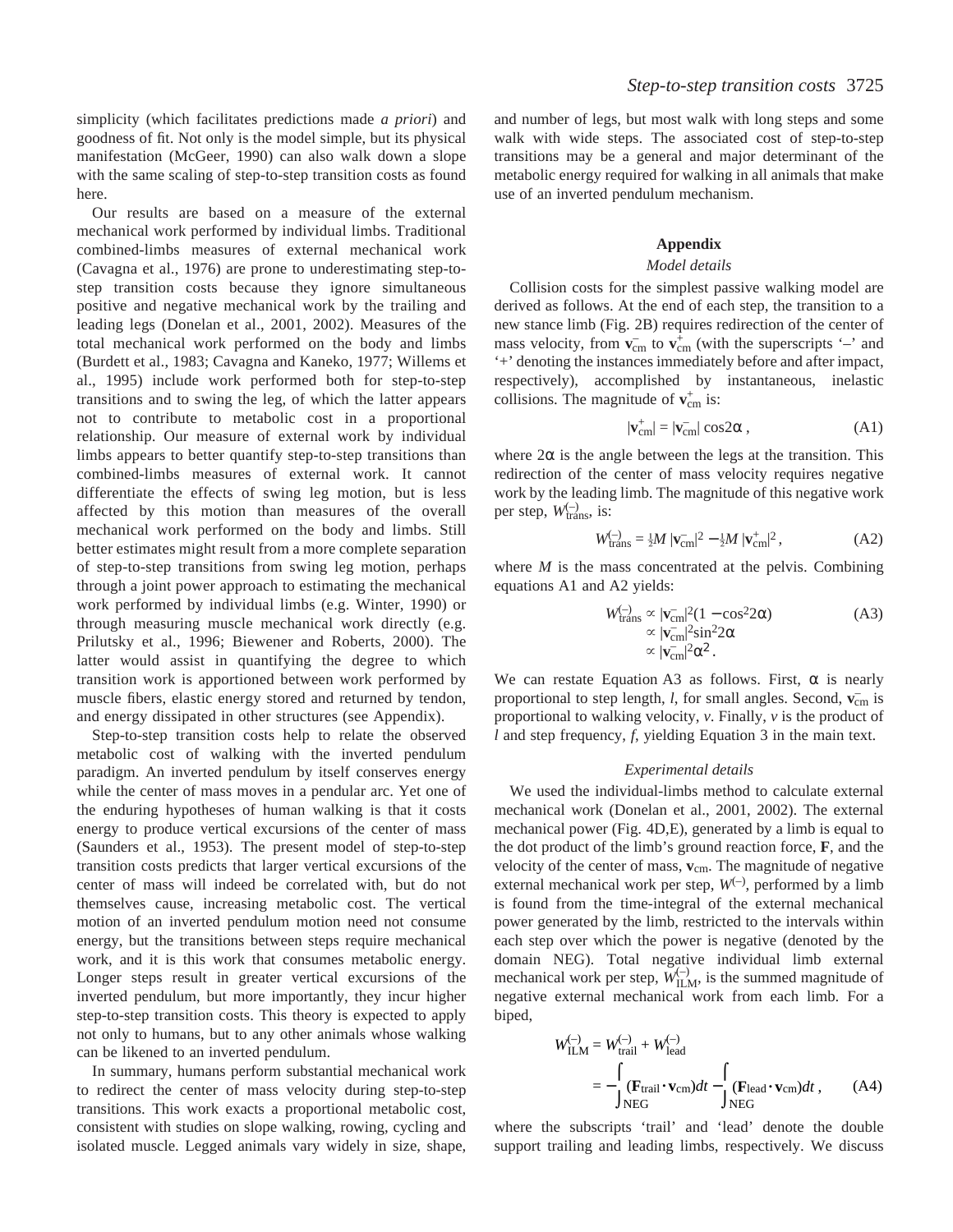the assumptions and limitations of this method elsewhere (Donelan et al., 2001, 2002).

## *Analysis details*

We use negative external mechanical power, averaged over an entire step, to estimate the mechanical costs of step-to-step transitions. However, average external mechanical work includes not only the work performed during step-to-step transitions, but also work performed to move the legs and perhaps energy fluctuations due to storage and return of elastic energy. Here we discuss briefly how these separate contributions may affect total external mechanical power and metabolic cost.

A large fraction of external mechanical work is due to the work required of step-to-step transitions (Fig. 4E,F). Most of this work occurs during the double support phase. But at longer step lengths, the stance leg performs some of the negative work extending beyond double support, into the beginning of single support (Fig. 4E; collision in Fig. A1). In addition, the stance leg performs some of the positive work prior to double support, at the end of single support (Fig. 4E; propulsion in Fig. A1).

While limb motion involves mostly internal work, it also contributes to the work done on the center of mass because movement of the legs also results in movement of the center



Fig. A1. (Appendix). Conceptual diagram of mathematical cancellation between different contributors to external mechanical power. Simultaneous positive and negative external mechanical power (broken line) is produced during double support due to propulsion and collision, respectively. But collision power in humans also extends beyond double support, and propulsion power also precedes double support. External power due to leg motion (dotted line) overlaps and mathematically cancels these quantities in measurements of external power during single support, even though they do not physically interact. The result is that total external mechanical power (solid line) tends to underestimate the positive and negative power associated with both step-to-step transitions and leg motion.

of mass. This is true even if the legs move passively or otherwise add no net mechanical energy over a step. In an anthropomorphic two-dimensional model with a hip spring acting between the legs (Kuo, 2001), motion of the legs generates positive and negative external mechanical power at the beginning and end of single support, respectively (Fig. A1). The internal mechanical power is equal and opposite, so that there is no net change in total mechanical energy. The magnitude of negative external power increases with the square of step length and the square of step frequency (Fig. 3B). Keeping step frequency fixed, moving the legs therefore contributes a term of the form  $C_{\text{leg}}l^2$  to our external mechanical power regression model (Equation 3).

External mechanical power for moving the legs partially cancels power generated or dissipated during step-to-step transitions, making it impossible to separate the two contributions from force plate data alone (Fig. A1). This is a mathematical cancellation that is not representative of a physical cancellation, which would require a transfer of energy from one limb to the other. Inclusion of  $C_{\text{leg}}l^2$  in a regression fit (Equation 3) will therefore underestimate *C*trans (and *C*leg), making our estimate a lower bound on step-to-step transition costs. An alternative method is to exclude the swing leg from the regression. But exclusion of *C*leg*l* <sup>2</sup> from Equation 3 will attribute all increases in total external

mechanical power to *C*trans and none to *C*leg. Though not a strict upper bound, the result is likely an overestimate of *C*trans. The results of such a regression are coefficients  $C_{trans}$ =0.200±0.012 *W* kg<sup>-1</sup> m<sup>-4</sup> (95% c.i.) and *D*=0.314±  $0.087 W \text{kg}^{-1} \text{m}^{-4}$  ( $r^2 = 0.96$ ).

External mechanical work measured within a step may have contributions from elastic energy storage and return. We consider three potential cases. First, the external mechanical work for moving the legs (Fig. A1; leg motion) could be due to storage and return of elastic energy by hip tendons rather than work performed by hip muscles (Alexander, 1990; Bennett, 1989). This is supported by previous theoretical work (Kuo, 2001) and by our current finding that metabolic cost is not proportional to work performed on the leg (see Discussion). Second, positive external mechanical work as the leg extends just prior to mid-stance (Fig. A1; rebound) may be due to stored elastic energy during the collision with ground (Fig. A1; collision). Third, negative external mechanical work by the stance limb just after mid-stance may reflect elastic energy being stored in tendon (Fig. A1; preload). The subsequent release of this stored energy would contribute to the positive external mechanical work performed to redirect the center of mass velocity (Fig. A1; propulsion). These potential uses for storage and return of elastic energy represent opportunities to save on work performed by muscle fibers and therefore to reduce metabolic cost. If this reduction is substantial, the measured metabolic cost could potentially differ from the prediction of Equation 4. The present study, however, is insufficient